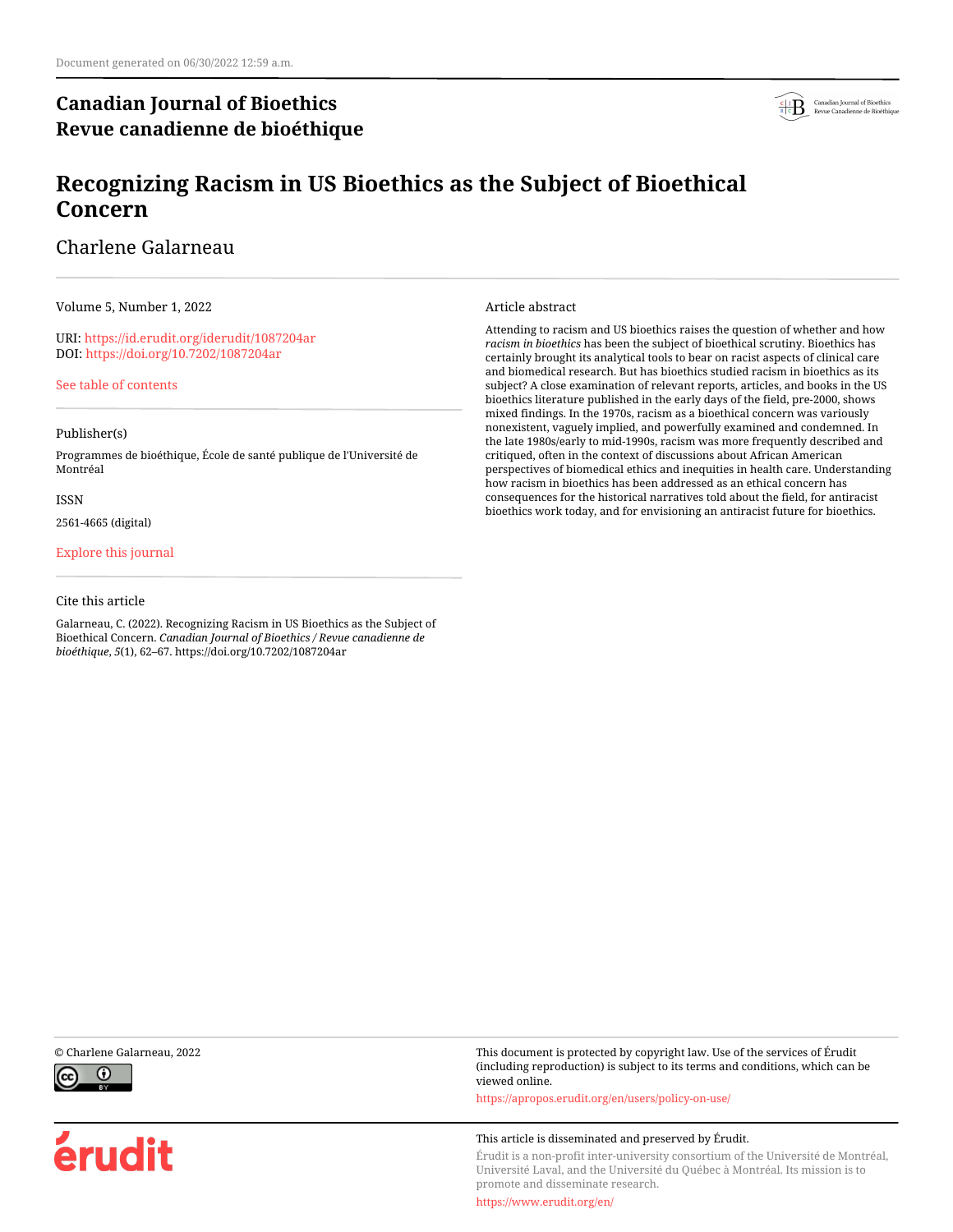

**ARTICLE** (ÉVALUÉ PAR LES PAIRS / PEER-REVIEWED)

# **Recognizing Racism in US Bioethics as the Subject of Bioethical Concern**

Charlene Galarneau<sup>a,b</sup>

**Résumé Abstract** L'étude du racisme et de la bioéthique américaine soulève la Attending to racism and US bioethics raises the question of question de savoir si et comment le racisme a fait l'objet d'un whether and how *racism in bioethics* has been the subject of examen bioéthique. Il est certain que la bioéthique a utilisé ses bioethical scrutiny. Bioethics has certainly brought its analytical outils d'analyse pour étudier les aspects racistes des soins tools to bear on racist aspects of clinical care and biomedical cliniques et de la recherche biomédicale. Mais la bioéthique a-t-research. But has bioethics studied racism in bioethics as its elle étudié le racisme dans la bioéthique en tant que sujet? Un subject? A close examination of relevant reports, articles, and examen attentif des rapports, articles et livres pertinents de la books in the US bioethics literature published in the early days littérature de bioéthique américaine publiés aux débuts de ce of the field, pre-2000, shows mixed findings. In the 1970s, domaine, avant 2000, révèle des résultats mitigés. Dans les racism as a bioethical concern was variously nonexistent, années 1970, le racisme en tant que préoccupation bioéthique vaguely implied, and powerfully examined and condemned. In était inexistant, vaguement sous-entendu, puis examiné et the late 1980s/early to mid-1990s, racism was more frequently condamné avec force. À la fin des années 1980 et au début des described and critiqued, often in the context of discussions années 1990, le racisme était plus fréquemment décrit et about African American perspectives of biomedical ethics and critiqué, souvent dans le contexte de discussions sur les inequities in health care. Understanding how racism in bioethics perspectives afro-américaines de l'éthique biomédicale et des has been addressed as an ethical concern has consequences inégalités dans les soins de santé. Comprendre comment le for the historical narratives told about the field, for antiracist racisme en bioéthique a été abordé comme une préoccupation bioethics work today, and for envisioning an antiracist future for éthique a des conséquences sur les récits historiques racontés bioethics. sur le domaine, sur le travail de bioéthique antiraciste d'aujourd'hui et sur la vision d'un avenir bioéthique antiraciste.

### **Mots-clés Keywords**

Belmont, perspectives afro-américaines

racisme, bioéthique, suprématie blanche, Tuskegee, rapport racism, bioethics, white supremacy, Tuskegee, *Belmont Report*, African American perspectives

### **Affiliations**

a Department of Global Health and Social Medicine, Center for Bioethics, Harvard Medical School, Boston, USA **b Women's and Gender Studies, Wellesley College, Wellesley, USA** 

**Correspondance / Correspondence:** Charlene Galarneau[, charlene\\_galarneau@hms.harvard.edu](mailto:charlene_galarneau@hms.harvard.edu)

# **INTRODUCTION**

"The system is not broken. The system was built to be this way" (1). These words of filmmaker Ava DuVernay about the racist nature of the US criminal justice system have resonance for US bioethics. Bioethics is not broken. Bioethics was built to be this way. Racist norms, assumptions, and social relations are deeply engrained in the theories, cultures, and practices of bioethics as well as in the health professions and academic disciplines that comprise this field. In this paper, racism and white supremacy are defined as follows: "Racism is an organized social system in which the dominant racial group, based on an ideology of inferiority, categorizes and ranks people into social groups called 'races' and uses its power to devalue, disempower, and differentially allocate valued societal resources and opportunities to groups defined as inferior." (2, p.106) White supremacy is "the belief or theory that white people are superior to other peoples, and should therefore have greater power, authority, or status. Also: a social system based on or perpetuating the political, economic, and cultural dominance of white people." (3)

Four starting points frame this inquiry: first, racism and white supremacy have been integral to the US since its founding and continue to permeate US society, including health care and bioethics (4). Second, racism is a moral wrong that differentially harms all persons. Third, the socially constructed nature of racism suggests that it can be socially *de*constructed; and fourth, bioethics as a field has a moral obligation to work toward the elimination of all forms of racism including in bioethics. A presentday accounting of harms done by racism in bioethics is needed for the possibility of repair (4). This raises the question of when and how bioethics has centred racism as a subject of ethical concern. To be clear, I am not asking about how bioethics has addressed racist aspects of, say, clinical care or biomedical research. Rather I am asking when and how bioethics has placed *racism in bioethics* at the centre of bioethical scrutiny. While racial injustice across all sectors of society is receiving significant attention in the 2020s, did this happen earlier in bioethics? Were there efforts to name and ethically analyze racism in bioethics before the year 2000?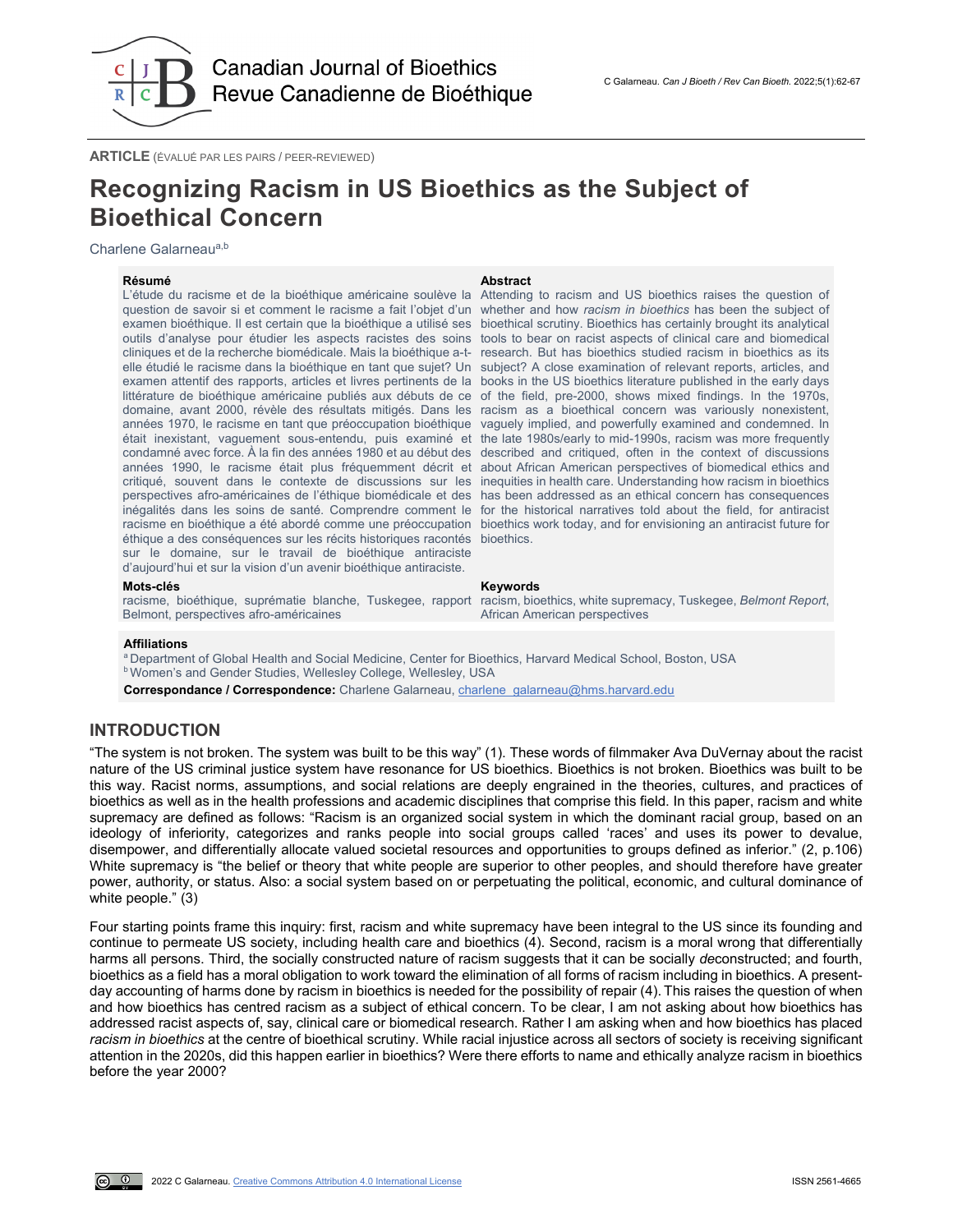A review of late 20<sup>th</sup> century bioethics literature is revealing<sup>1</sup>. In this paper, I focus principally on two historical "moments" in bioethics: the late 1970s and late 1980s/early to mid-1990s. Together, these periods illustrate the wide range of bioethics scrutiny given to racism, in particular anti-Black racism. Generally speaking, in the 1970s, racism in bioethics was simultaneously ignored, vaguely recognized, and deeply critiqued in various key publications in the field. In the late 1980s and early to mid-1990s, robust discussions about the existence and/or nature of African American perspectives in bioethics included critiques of the exclusionary and imperialistic Eurocentric mainstream of bioethics. The racism of bioethics as well as bioethics' resistance to racism are not well-studied; nor are they a significant part of the historical narratives typically told about the field (5,6). "Historical truth telling" – a strategy coined by DA Washington – is needed to create a fuller narrative of the field (7). This is particularly salient for a field that has recently signaled its commitment to anti-racism (8,9). Making plain past moments when racism in bioethics has come under bioethical scrutiny as well as moments of antiracist work also serves to showcase those doing the work, largely though not exclusively African Americans.

The author Arundhati Roy observes, "We know of course there's really no such thing as the 'voiceless'. There are only the deliberately silenced, or the preferably unheard" (10, p.1). This review confirms that those who named and examined racism in bioethics decades ago were not voiceless. Their voices have often been unheard if not also deliberately silenced in bioethics. Notably, "not hearing" and silencing are classic practices of racism. The persistent resistance to the dominance of an exclusionary and marginalizing Eurocentric bioethics is an important legacy that, if known, can support and shape present day anti-racist efforts as well as to help envision an anti-racist and equitable bioethics future.

# **THE 1970s**

Ironically, this analysis begins with a moment when racism was not made the subject of bioethical analysis but rather when racism was both "unheard" and reinforced. In 1972, the US public learned of the US Public Health Service's "Tuskegee Study of Untreated Syphilis in the Negro Male" (USPHS Tuskegee Study) involving 600 research subjects, all African American men in Alabama (11). Follow-up reports by two governmental bodies passed ethical judgment on the Study and made recommendations for improved human subjects research.

In immediate response to the moral outrage about this research, the US Department of Health, Education, and Welfare established the Tuskegee Syphilis Study Ad Hoc Advisory Panel (Ad Hoc Panel) to determine whether the Study was justified in 1932 and whether it should be continued in 1972, to assess the adequacy of existing policies to protect research subjects, and to make policy recommendations as needed. Ethical assessment was not an explicit goal of the Ad Hoc Panel though the Panel's examination and recommendations were steeped with ethical values, norms, and assumptions. In its 1973 Final Report, the Ad Hoc Panel did not name racism as an ethical matter in the USPHS Tuskegee Study. While it vaguely referenced difficult social conditions, the Report drew pointed attention to the personal characteristics of the African American research participants, highlighting traits that ostensibly made them incapable of understanding the research and thus incapable of giving consent to participate. For example, the Final Report states:

History has shown that certain people under psychological, social or economic duress are particularly acquiescent. These are the young, the mentally impaired, the institutionalized, the poor and persons of racial minority and other disadvantaged groups. These are the people who may be selected for human experimentation and who, because of their station in life, may not have an equal chance to withhold consent (12, p.12).

And quoting Senator Hubert Humphrey: "the powerless, the poor, the least educated, and members of minority groups are the likeliest human guinea pigs.… It is those who cannot understand what is being done to them…" (12, p.34).

The Panel's focus on the supposed inability of "persons of racial minority" and others to consent supported the Panel's labeling them as vulnerable and in need of protection against unscrupulous researchers. The Panel did not address the racism of the social context that created vulnerability and made some persons "the likeliest human guinea pigs." In short, while the Ad Hoc Panel's Final Report was silent about racism in the Tuskegee Study, it employed pathologizing racial stereotypes that rendered certain persons as incapable of consent.

In rare contrast in the bioethics literature of that period, historian of medicine Allan M. Brandt discerned and articulated the racism foundational to this research Study (13). He examined the racialized scientific thought that undergirded medical attitudes of the time, for example, ideas that Black persons were excessively sexualized, essentially diseased, innately inferior, and ignorant. Brant concludes, "In retrospect the Tuskegee Study revealed more about the pathology of racism than it did about the pathology of syphilis; more about the nature of scientific inquiry than the nature of the disease process" (11, p.27). Brandt also examined the Ad Hoc Panel's work in relation to its (in)attention to racism. He argued that the Ad Hoc Panel's failure to evaluate the Study in its historical and ideological context led the Panel to miss "the essentially racist nature of the experiment" (13, p.27). Instead, the Final Report pointed to the lack of informed consent and the withholding of penicillin treatment as the Study's central ethical problems.

<span id="page-2-0"></span> <sup>1</sup> This review entailed an examination of US bioethics publications from the field's early days for their attention to racism in bioethics. This included landmark reports, journal articles, entries in The Encyclopedia of Bioethics – the field's core reference work – and relevant books and edited volumes. This review is neither fully comprehensive nor representative of the range of multidisciplinary and multi-professional literature we today call "bioethics" but rather focused on the fledgling field's more narrow literature.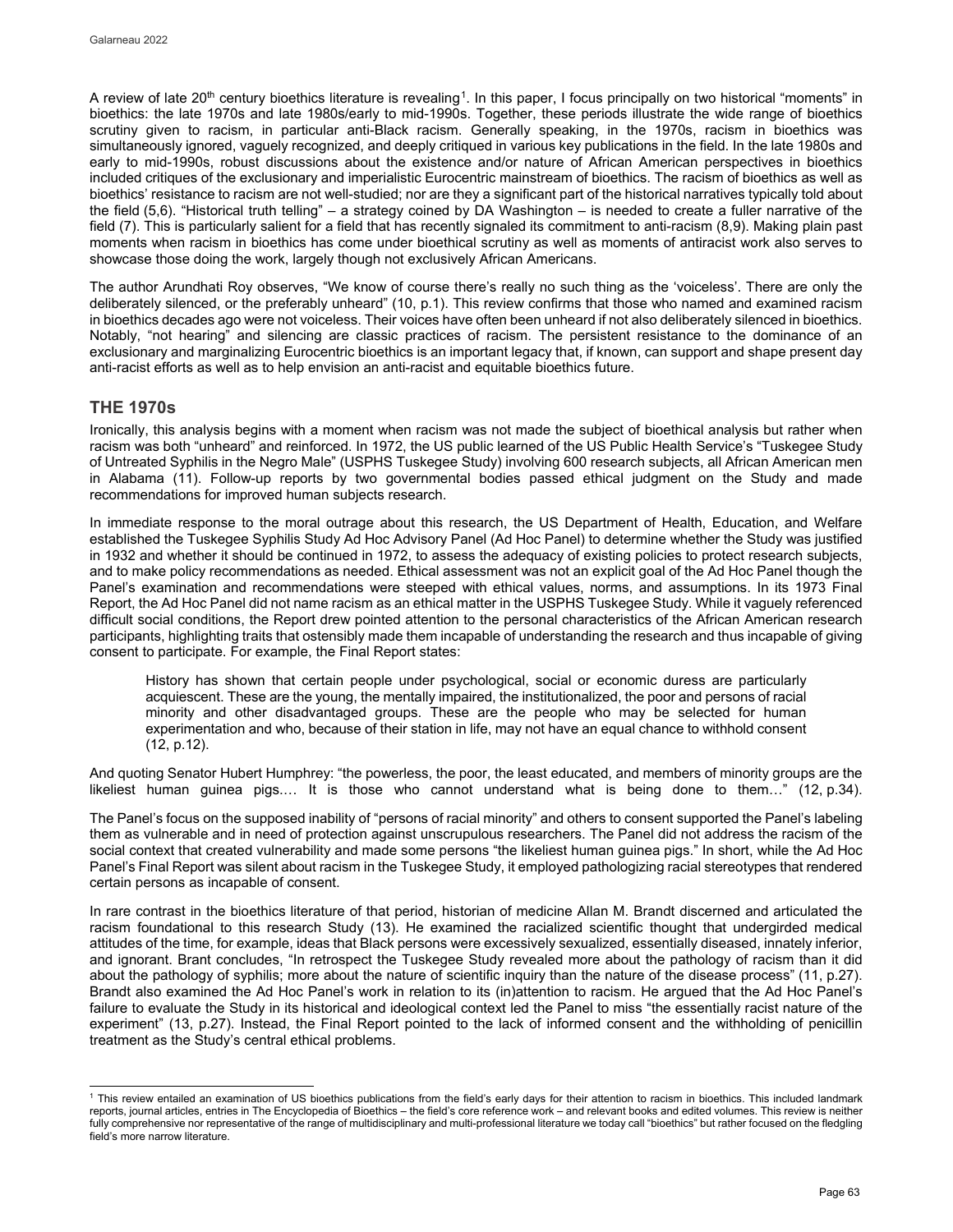Also in 1973, the US Congress in passed the National Research Act which established the National Commission for the Protection of Human Subjects in Biomedical and Behavioral Research (Commission). The Commission was charged with the creation of ethical principles for medical research. Its most well-known publication, *The Belmont Report: Principles of Ethical Research on Human Subjects* (Report) was issued in 1979 and names three ethical principles as necessary considerations for ethical medical and other scientific research: respect for persons, beneficence, and justice (14). The Commission's only reference to racism is found in the Report's description of the principle of justice and the application of justice to the selection of human research subjects. The Report noted that "injustice arises from social, racial, sexual and cultural biases institutionalized in society" and that "unjust social patterns may nevertheless appear in the overall distribution of the burdens and benefits of research. Although individual institutions or investigators may not be able to resolve a problem that is pervasive in their social setting, they can consider distributive justice in selecting research subjects" (14, p.9).

Echoes of the Ad Hoc Panel's Final Report reverberate in the Belmont Report in its characterization of racial minorities as "vulnerable subjects:"

One special instance of injustice results from the involvement of vulnerable subjects. Certain groups, such as racial minorities, the economically disadvantaged, the very sick, and the institutionalized may continually be sought as research subjects, owing to their ready availability in settings where research is conducted. Given their dependent status and their frequently compromised capacity for free consent, they should be protected against the danger of being involved in research solely for administrative convenience, or because they are easy to manipulate as a result of their illness or socioeconomic condition (14, p.9).

In short, neither the Belmont Report (1979) nor the Ad Hoc Study Final Report (1973) attended to racism as a significant bioethical concern, despite the fact that both the investigations and Reports were motivated at least in part by the USPHS Tuskegee Syphilis Study and that contemporaneously, race relations were at the centre of significant social, political, legal, and scholarly debate.

The relative silence about racism in these official Reports contrasts strikingly with two articles in the 1978 inaugural edition of the *Encyclopedia of Bioethics* (15). Under the subject heading "Racism," two entries explicitly name and powerfully indict racism in biomedical ethics. The first, "Racism and Medicine"(16) was written by historian James H. Jones, author of the soonto-be-published *Bad Blood: Tuskegee Syphilis Experiment: A Tragedy of Race and Medicine* (17). In the *Encyclopedia*, Jones names and condemns the biological interpretation of race: the belief in Black "constitutional inferiority" in relation to whites; the segregation of medical institutions; and the discrimination in professional medical education. He unambiguously critiques the professional ethics of medicine declaring that "At no point in time has the ethical code of physicians served to immunize them against the racial prejudices of American society" (16, p.1409). Nor does he spare individual physicians:

The vast majority of physicians never regarded the race question as an ethical issue for medicine. Race remained a social issue for them, and if racial attitudes impinged upon the physician-patient relationship, doctors were no more likely to be troubled by the results than they were to question how racism defined other contacts between the races (16, p.1409).

Moreover, Jones maintains, "most of the progress that has been made on the racial front in medicine to date has been in response from pressure outside the profession" (16, p.1409). This damning assessment of medical ethics is sustained in the second *Encyclopedia* entry, "Racism and Mental Health" by psychologist Aaron D. Gresson (18). Herein Gresson describes the pathologizing of Black individuals in psychological theory that simultaneously ignores oppressive social forces including racism that challenge mental health and shape mental health services. Signaling an opportunity for bioethics to intervene, he noted that "the confusion and racist ambivalence characterizing current mental health practice are likely to endure unless bioethical analysis and sensitivity are intensified and result in action-oriented policy statements" (18, p.1413).

In sum, this inquiry into 1970s bioethics literature reveals that racism as a bioethical concern was variously nonexistent, vaguely implied, and powerfully examined and condemned. Calls for bioethics and professional medical ethics to address racism were also voiced.

# **THE LATE 1980s/EARLY TO MID-1990s**

The late 1980s and early to mid-1990s brought significant attention to African American experiences in both health care and biomedical ethics and with it came a focus on racism in both realms. Central to this consideration were two multi-year academic projects engaging African American approaches to bioethics: one located primarily in the Washington, DC area and the other in Chicago.

The African-American Perspectives on Biomedical Ethics Project (Project) in the Washington D.C. area emerged from a series of conversations, the first being the 1987 "Think Tank on Black Perspectives on Death and Dying" organized by faculty from Howard and Georgetown Universities. The Project sponsored subsequent conferences in 1989 and 1990 and its work culminated in 1992 with the publication of *African-American Perspectives on Biomedical Ethics*, an edited volume of selected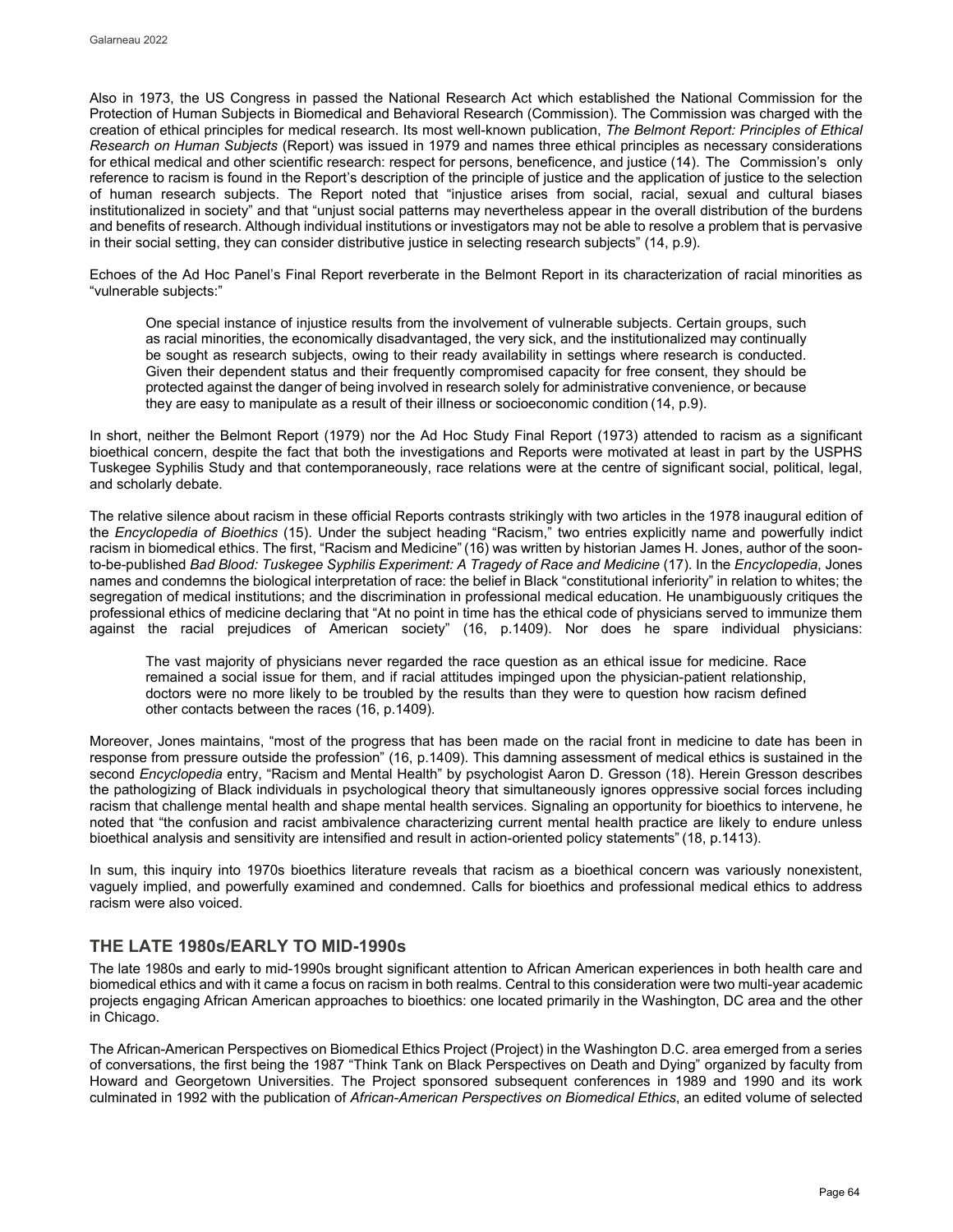conference papers and more, edited by Harley E. Flack and Edmund D. Pellegrino  $(19)^2$  $(19)^2$ . In public recognition of what is now called white supremacy, Pellegrino anticipates dominant group reactions to these published African American perspectives, reactions steeped in the prevailing philosophical culture of the time. In the Foreword, Pellegrino notes:

Many moral philosophers trained in the Anglo-American or Eurocentric modes of doing philosophy may find here a disturbing voice. Some will have difficulty accepting some of the papers as "proper" philosophy. Some will misinterpret them as lacking rigor or analytical bite, or as being too anecdotal. Others will miss the usual deference to prima facie principle or to standard ethical theories (21, p.*vi*).

Acknowledging the dominance of Eurocentric philosophy and its judgment of other approaches as inferior, Pellegrino ultimately asserts that "Transcultural dialogue is a necessity, even a moral requirement for any biomedical ethical enterprise committed to justice in its encounter with peoples of differing cultural values" (21, p.*ix*).

In this volume, two papers stand out in their critiques of racism in ethics and health care. Cheryl J. Sanders offers an African American perspective that explicitly names its racist societal context: "it seems absurd to speak of the unique moral context of the African-American experience of suffering without also addressing the cause of this suffering in the broader moral context of Euro-American racism" (22, p.166). She bluntly challenges the book's unstated assumption that African Americans want to be involved in contemporary bioethics:

Further it may be that African-Americans have thoughtfully concluded that Western biomedical ethics is not useful or applicable to their dilemmas precisely because their data and input have not been taken into account. In other words, the dialogue being called for may have taken place already in other quarters, and the lack of scholarly work by African-Americans in the field may be indicative of an informed judgment that biomedical ethical discourse is an esoteric and exclusive enterprise in which African-American participation is not really welcome (22, p.166).

Furthermore, Sanders resists representing an African American perspective "as merely an interesting minority perspective or contribution, but should inform the shape and connect of the whole [biomedical ethics] discourse" (22, p.171).

In "Yes, There Are African-American Perspectives on Bioethics," Annette Dula offers a perspective rooted in experiences "of unequal power relations, of oppression, domination, subordination, and ridicule" as well as in a social justice-oriented activist philosophy engaged by many African American philosophers (2[3](#page-4-1), p.194)<sup>3</sup>. "With few exceptions," says Dula, "Euro-American philosophers have either gingerly approached or neglected altogether to comment on social ills and injustices such as slavery, racism, sexism, poverty, and class struggles" (23, p.196). Dula recommends the further development and articulation of African American perspectives by African American bioethicists who, she suggests, should organize professionally and "join the mainstream debate so as to influence policy that affects African-Americans, poor and powerless people generally" (23, p.201).

In roughly the same years, halfway across the country at the University of Chicago's Center for Clinical Medical Ethics, a multiyear seminar led to the 1994 volume, "*It Just Ain't Fair": The Ethics of Health Care for African Americans*, edited by Annette Dula and Sara Goering (24). In twenty-two essays, each accompanied by a commentary, this book sought:

[T]o facilitate a dialogue among African Americans, medical ethicists, and those working in African-American communities; and to shape the development of medical ethics so that it no longer reflects the dominance and arrogance of any one group. We wish to encourage the growth of a community of medical ethicists whose analyses embody an ethic of caring and respect for all groups, a responsibility to condemn unjust medical practices, and a humility and an empathy regarding human suffering, which in the end transcends all cultural and racial prejudices and differences (24, p.8).

Herein African American experiences and examinations of institutional and interpersonal racism and health care inequities are woven through the many voices representing wide-ranging professions and disciples. Akin to the 1992 volume, there was brief reference to white supremacy: an explicit recognition that "the 'gold standard' [in our health care system] is middle-class whiteness" (25, p.97).

Finally, in 1996, a sweeping article by law professor and nurse Vernellia R. Randall was published: "Slavery, Segregation and Racism: Trusting the Health Care System Ain't Always Easy! An African American Perspective on Bioethics" (26). Resonating with the work of the earlier two volumes, Randall outlined historical and contemporary expressions of racism including slavery, segregation, and the harmful health care treatment of and experimentation on African Americans. She declared that "fear and distrust of the health care system is a natural and logical response" to it though one "rarely acknowledged in traditional bioethical discourse" (26, p.192). A quarter century ago, Randall named the cultural particularity of Eurocentric bioethics including its resistance to other cultural views and "wonder[s] if this resistance is based on some attempt – unconscious or conscious – to avoid having to truly structure a multi-cultural society and keep the Eurocentric view dominant" (26, p.235).

<span id="page-4-0"></span>j  $^2$  For details of the Project's development, see Flack's Introduction: The confluence of culture and bioethics, xi-xx. This volume may well constitute the first book to centre African-Americans both as authors and as subjects in US bioethics. This book and the questions it addressed were revisited in a 2007 volume (20).

<span id="page-4-1"></span><sup>&</sup>lt;sup>3</sup> Oddly, Dula's paper is not described in the volume's Introduction as are all the other papers.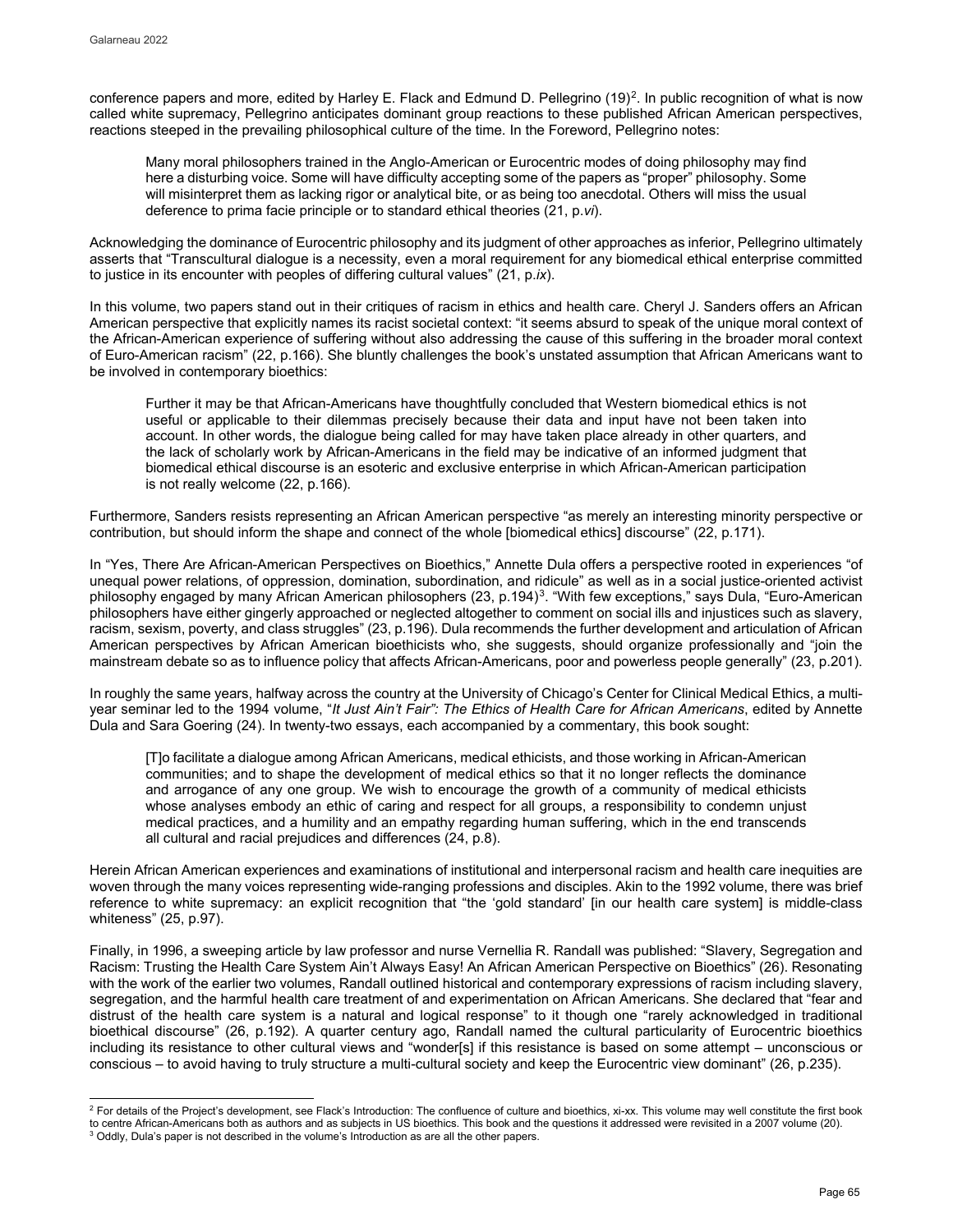In sum, this capacious work on African American perspectives in bioethics that appeared in the late 1980s/early- to mid-1990s did not universally address racism, but when it did, it did not hedge in naming the exclusionary framing of Eurocentric philosophy built into bioethics, and the many health care inequities experienced by African Americans.

# **LESSONS LEARNED AND FURTHER CONSIDERATIONS**

This brief look back at the US bioethics literature shows us that since the late 1970s, if not earlier, racism in bioethics has been the subject of at least some bioethical attention and critique. These conversations and critiques appear to be little known in the field and as such contribute to a historical silence about racism in mainstream US bioethics. More historical truth telling and bioethical analyses are needed to create a more comprehensive history. In particular, antiracist critical analysis is needed to identify how white supremacy has functioned and continues to function in the field. Accordingly, more historical truth telling and bioethical analyses are needed to create a more antiracist present and future. The final words go to Sanders whose incisive critique of bioethics three decades ago embodies the moral courage needed in contemporary bioethics:

Moreover, what is arguably the most distinctive ethical claim that African-Americans have made against a racist America, namely, the fundamental affirmation of human dignity regardless of social condition, is clearly worthy of acquisition by biomedical ethicists who are conscientiously concerned with transcending the particularities of race and culture in pursuit of justice and human wholeness (22, p.171).

| <b>Recu/Received: 07/09/2021</b><br><b>Remerciements</b><br>et aux deux réviseurs pour leurs commentaires utiles. | <b>Publié/Published: 01/03/2022</b><br>Acknowledgements<br>Je suis reconnaissant à Rugailjah Yearby d'avoir posé la I am grateful to Rugailjah Yearby for asking the insightful<br>perspicace question historique qui a déclenché cette recherche historical question that sparked this research and to the two<br>reviewers for their helpful comments. |
|-------------------------------------------------------------------------------------------------------------------|----------------------------------------------------------------------------------------------------------------------------------------------------------------------------------------------------------------------------------------------------------------------------------------------------------------------------------------------------------|
| Conflits d'intérêts                                                                                               | <b>Conflicts of Interest</b>                                                                                                                                                                                                                                                                                                                             |
| Aucun à déclarer                                                                                                  | None to declare                                                                                                                                                                                                                                                                                                                                          |

# **Édition/Editors:** Erica Monteferrante & Aliya Affdal

Les éditeurs suivent les recommandations et les procédures The editors follow the recommendations and procedures décrites dans le [Code of Conduct and Best Practice Guidelines](http://publicationethics.org/resources/code-conduct) outlined in the COPE Code of Conduct and Best Practice [for Journal Editors](http://publicationethics.org/resources/code-conduct) de COPE. Plus précisément, ils travaillent [Guidelines for Journal Editors.](http://publicationethics.org/resources/code-conduct) Specifically, the editors will work pour s'assurer des plus hautes normes éthiques de la to ensure the highest ethical standards of publication, including: publication, y compris l'identification et la gestion des conflits the identification and management of conflicts of interest (for d'intérêts (pour les éditeurs et pour les auteurs), la juste editors and for authors), the fair evaluation of manuscripts, and évaluation des manuscrits et la publication de manuscrits qui the publication of manuscripts that meet the journal's standards répondent aux normes d'excellence de la revue. of excellence.

### **Évaluation/Peer-Review:** Christopher Mayes & Kayhan Parsi

Les recommandations des évaluateurs externes sont prises en Reviewer evaluations are given serious consideration by the considération de façon sérieuse par les éditeurs et les auteurs editors and authors in the preparation of manuscripts for dans la préparation des manuscrits pour publication. Toutefois, publication. Nonetheless, being named as a reviewer does not être nommé comme évaluateurs n'indique pas nécessairement necessarily denote approval of a manuscript; the editors of l'approbation de ce manuscrit. Les éditeurs de la <u>*[Revue](http://cjb-rcb.ca/) [Canadian Journal of Bioethics](http://cjb-rcb.ca/)*</u> take full responsibility for final *[canadienne de bioéthique](http://cjb-rcb.ca/)* assument la responsabilité entière de acceptance and publication of an article. l'acceptation finale et de la publication d'un article.

# **REFERENCES**

- 1. DuVernay A. "They are not the [Central Park 5": Ava DuVernay's series restores humanity of wrongly convicted](https://www.democracynow.org/2019/6/7/ava_duvernay_when_they_see_us)  [boys".](https://www.democracynow.org/2019/6/7/ava_duvernay_when_they_see_us) Democracy Now! 7 June 2019.
- 2. Williams DR, Lawrence JA, Davis BA[. Racism and health: Evidence and needed research.](https://www.annualreviews.org/doi/abs/10.1146/annurev-publhealth-040218-043750) Annual Review of Public Health. 2019;40:105-125.
- 3. Oxford English Dictionary. White supremacy. 3rd ed. 2015.
- 4. Galarneau C[. True Colors: Whiteness in bioethics.](https://www.tandfonline.com/doi/abs/10.1080/15265161.2020.1861388) American Journal of Bioethics. 2021;21(2):33-35.<br>5. Jonson A. The Birth of Bioethics. New York: Oxford University Press; 1998.
- 5. Jonson A. The Birth of Bioethics. New York: Oxford University Press; 1998.
- 6. Baker, R. Before Bioethics: A History of American Medical Ethics from the Colonial Period to the Bioethics Revolution. New York: Oxford University Press; 2013.
- 7. Washington DA. Critical race [feminist bioethics: Telling stories in law school and medical school in pursuit of](https://commons.law.famu.edu/faculty-research/117/)  ["cultural competency".](https://commons.law.famu.edu/faculty-research/117/) Albany Law Review. 2009;72:961-998.
- 8. American Society of Bioethics and Humanities. ASBH Statement on racial injustice and professionalism in bioethics [and health humanities.](https://asbh.org/asbh-statement-on-racial-injustice-and-professionalism) 2020.
- 9. Association of Bioethics Program Directors. ABPD Statement on violence, COVID, and structural racism in [American society.](https://www.bioethicsdirectors.net/abpd-statement-on-violence-covid-and-structural-racism-in-american-society/) 2020.
- 10. Roy A. [Peace & the new corporate liberation theology.](https://sydneypeacefoundation.org.au/wp-content/uploads/2012/02/2004-SPP_-Arundhati-Roy.pdf) City of Sydney Peace Prize Lecture 2004, CPACS Occasional Paper No. 04/2.